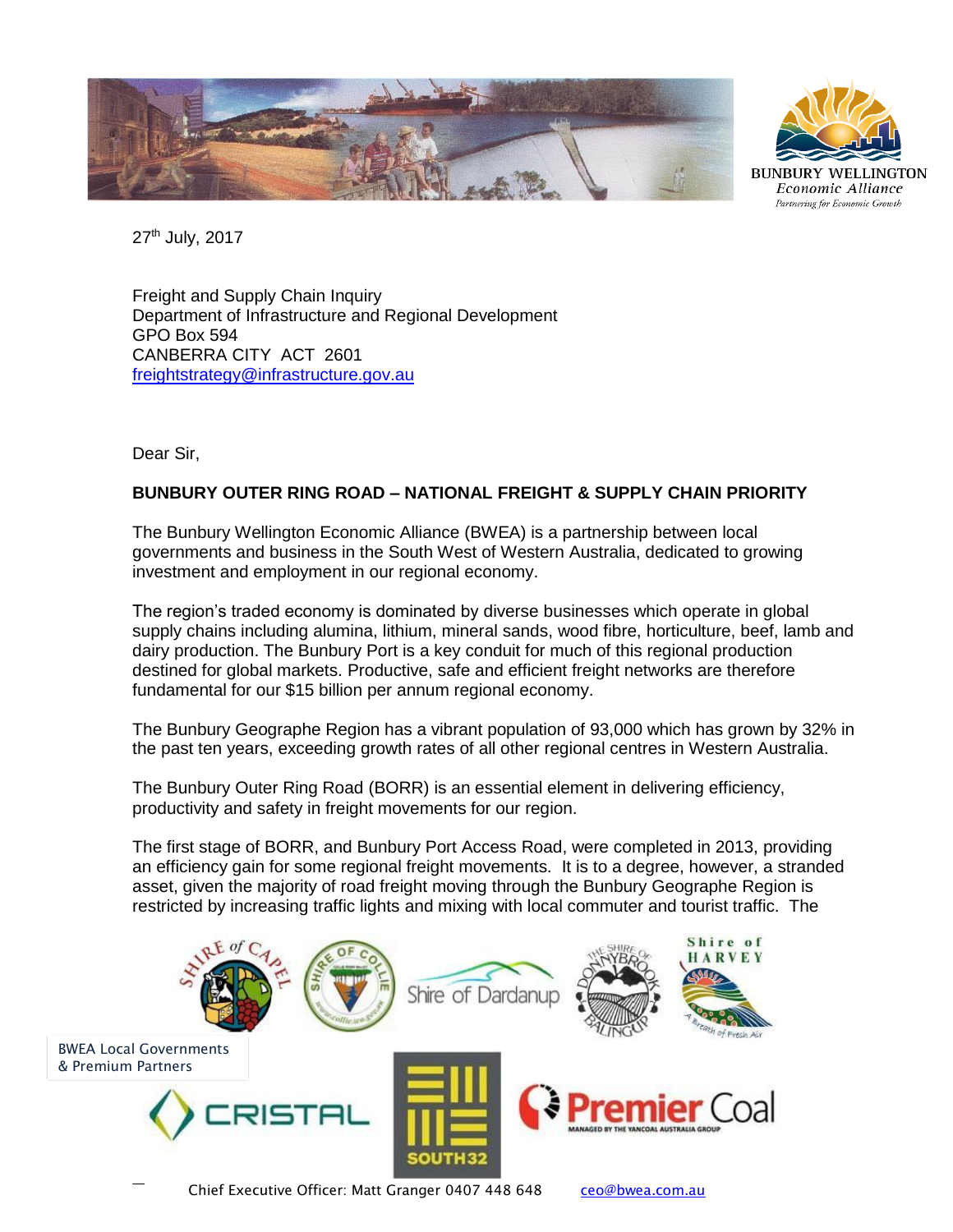stop-start nature of heavy truck movements on the existing Main Roads network through Bunbury Geographe, delays freight deliveries and affects the amenity of local residents.

When completed, BORR will:

- $\triangleright$  provide more efficient access to the Bunbury Port and regional industrial centres, including for 36.5 metre vehicles,
- $\triangleright$  provide an alternative route around Bunbury for freight traffic between Perth and the South West,
- $\triangleright$  reduce congestion and divert a significant number of heavy vehicles away from residential areas of Bunbury Geographe to improve safety and social amenity, and
- ➢ stimulate residential and industrial land development such as the new City of Wanju and Waterloo Industrial Park.

There is a well-established consensus that BORR is a priority for our region

- ➢ BORR is a priority initiative in the *Bunbury Geographe Growth Plan* (February, 2017)
- $\triangleright$  BORR features prominently in regional priority projects listed by the Bunbury Wellington Group of Councils, and is a key transformational opportunity (*South West Regional Blueprint*, 2015)
- ➢ Completing BORR is a "key infrastructure need" (*South West Regional Planning and Infrastructure Framework*, Department of Planning & WA Planning Commission, 2015)
- ➢ BORR Stages 2 & 3 are National infrastructure priorities (Infrastructure Australia, National Infrastructure Priority List, December 2013)
- $\triangleright$  Completed BORR will be needed to support the expansion of the Busselton-Margaret River Regional Airport, and
- ➢ Completing BORR will provide a major boost for local employment (200 direct jobs and employment multiplier of 11 - *Bunbury Geographe Growth Plan*)

We have welcomed the announcement by the Commonwealth and Western Australian governments this year of \$12.5 million for further planning and design work relating to BORR.